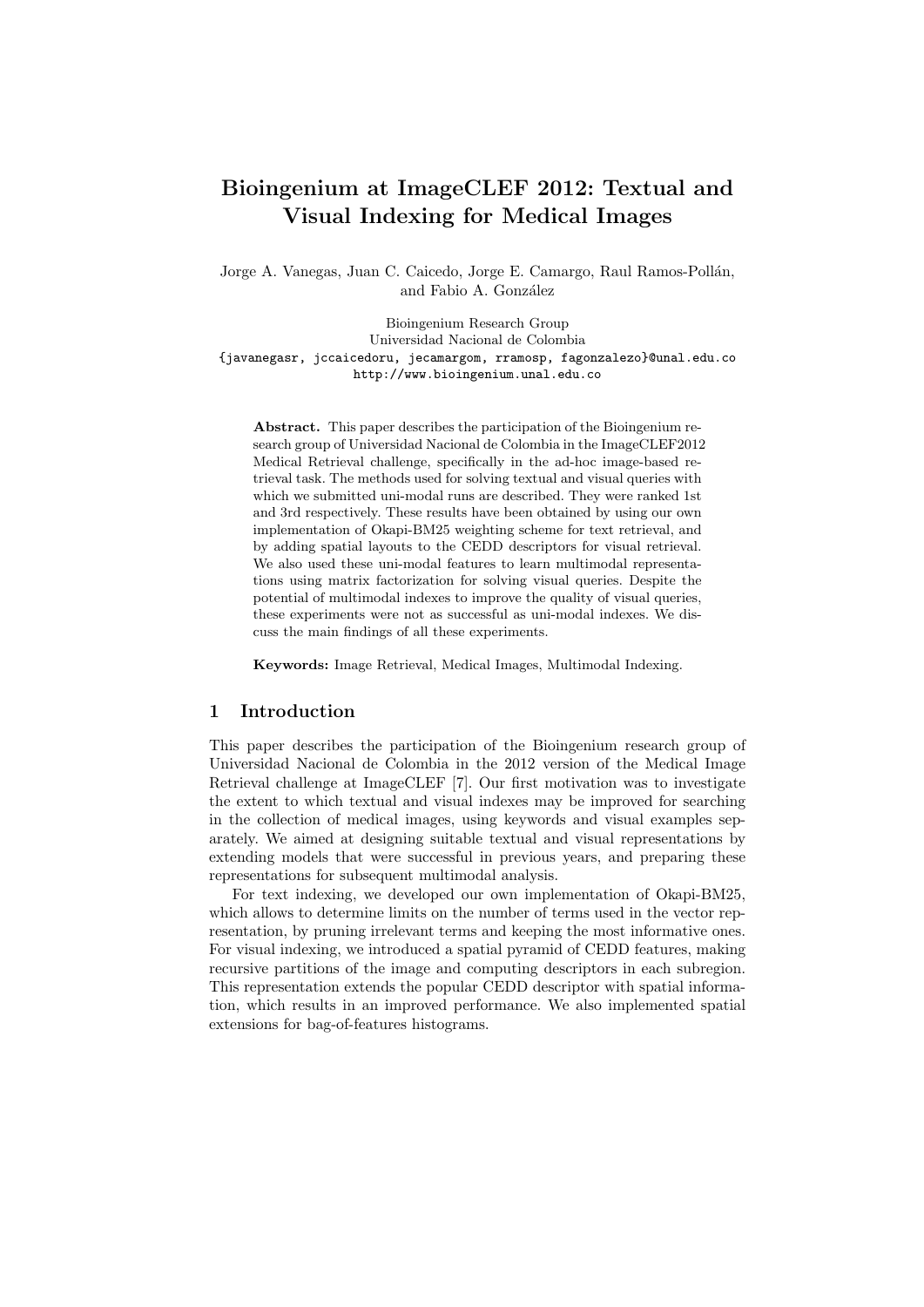Our second motivation was to build an enhanced image index using both modalities, but for searching with visual examples only. The goal was to learn a multimodal representation that incorporates textual and visual information in the database, and then predict the multimodal representation for queries using visual features. This represents a very challenging problem since the medical image collection, with more than 300K images, constitutes a very large training set that poses computational difficulties for most learning algorithms. Other problems arise from this large multimodal image collection, such as the high dimensionality of textual and visual representations, and the presence of noise.

The results obtained with uni-modal strategies were successful in the general pooling, which ranked first in the case of textual queries among 54 other submissions, and third in the case of visual queries among 36 experiments. We consider that the multimodal indexing submission was not successful since it did not improve upon our own visual indexing strategy, which was the original goal. However, further experiments conducted off competition demonstrate interesting improvements. We believe that further research in this front may help to design more accurate image search systems working with the query-by-visual-example paradigm.

The structure of this paper is as follows: Section 2 briefly describes the medical image collection, Section 3 describes our text indexing approach, Section 4 presents the visual indexing strategies, Section 5 discusses the multimodal indexing approach for visual queries, and finally, conclusions and future works are outlined in Section 6.

# 2 The Data Set

The medical retrieval task of ImageCLEF 2012 is based on a subset of PubMed Central papers, containing 305,000 images extracted from biomedical articles. Participants have access to the selected images as well as all content of the corresponding articles. This year, a set of 22 topics was released for evaluation of the retrieval systems, where each one is composed of a variable number of images and associated text in 4 languages.

# 3 Text Indexing

Images in the collection belong to a medical article, so they can be indexed using the surrounding text content. Our goal was to build a term-document matrix using a vector space model with the Okapi-BM25 weighting scheme [6]. We developed an indexing tool using the Natural Language Toolkit for Python [1], which provides a clean API and extensive functionalities for common text processing tasks.

The text representation adopted in this work included information from the title of the paper and the image caption, which can be found in the XML file corresponding to each image in the data set. With that, a text corpus for the image collection was built, and standard text processing operations were applied,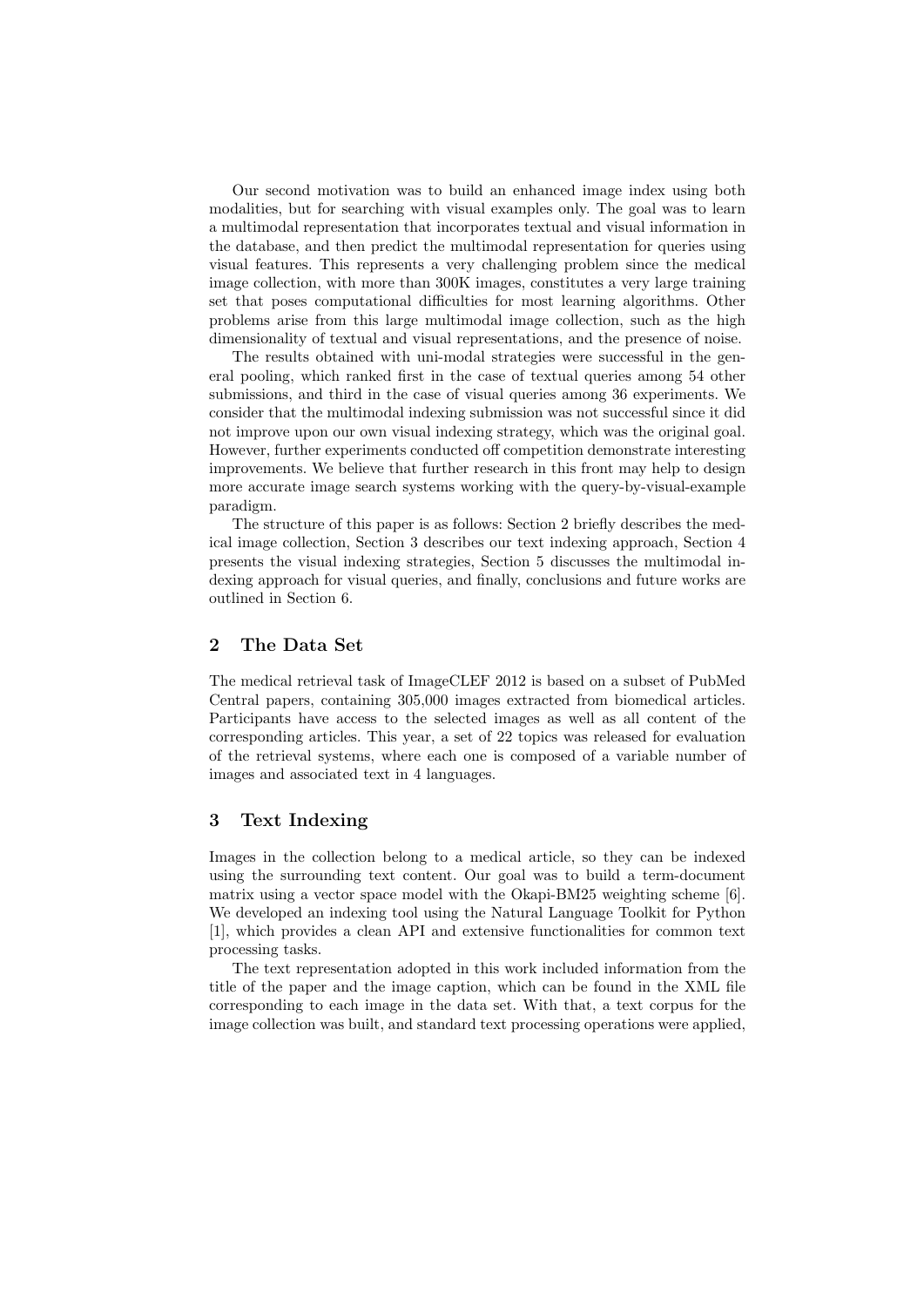including tokenization, stemming, and stop-word removal. These operations determined the initial list of indexing terms.

We designed a prunning criterion to discard irrelevant terms from the initial list, thus, preserving only the most informative ones. A limit for the number of terms was established depending on their document frequency. If it is outside of a predefined interval, the term is removed from the indexing list. The thresholds were computed according to a minimum and maximum number of documents in which a term is allowed to occur. The criterion is as follows:

$$
keep(t) = \begin{cases} true & \text{if } min < df_t < max \\ false & \text{otherwise} \end{cases}
$$
 (1)

where  $df_t$  is the number of documents that contain the term t, and min and max are parameters that define the minimum and maximum number of documents in which the term should appear. The definitive list of indexing terms is obtained by applying this rule, which is very useful to limit the dimensionality of the resulting vector space for indexing.

The term-document matrix is built using term frequencies in each document, and Okapi-BM25 [6] is used to highlight the importance of the most relevant terms. Usually, BM25 is used as a ranking function that involves different factors including: term frequencies, inverse document frequencies, and the length of both, the document and the query. However, in our approach, we wanted to use the ideas of BM25 as a term weighting scheme so that we can apply further processes to the term-document matrix (such as multimodal fusion). The following equation describes the BM25-based term weighting used:

$$
\text{weight}(t, d) = \left[ \log \frac{N}{df_t} \right] \cdot \left[ \frac{(k_1 + 1) \operatorname{tf}_{t, d}}{k_1 \left( (1 - b) + b \left( \frac{L_d}{L_{avg}} \right) \right) + \operatorname{tf}_{t, d}} \right] \tag{2}
$$

where  $\text{tf}_{t,d}$  is the frequency of term t in document d,  $L_d$  and  $L_{avg}$  are the length of document  $d$  and the average document length in the collection, respectively, and,  $k_1$  and b are positive tuning parameters to calibrate the term frequency scaling. We fixed  $k_1 = 1.5$  and  $b = 0.75$  according to the suggestions presented by Manning et al. [6]. For queries, we only used term frequencies without weighting, and the dot product similarity score was employed for document ranking.

#### 3.1 Results

We submitted 2 textual runs using the indexing strategy described above, with the goal of evaluating the difference in performance after pruning the list of indexing terms. In both cases, we set a minimum frequency of 20 documents in which a term should be present to keep it in the list. The first experiment used 20,000 documents as maximum frequency, and the second experiment used 5,000 documents. These parameters resulted in vector spaces with approximately 28,000 and 18,000 dimensions, respectively.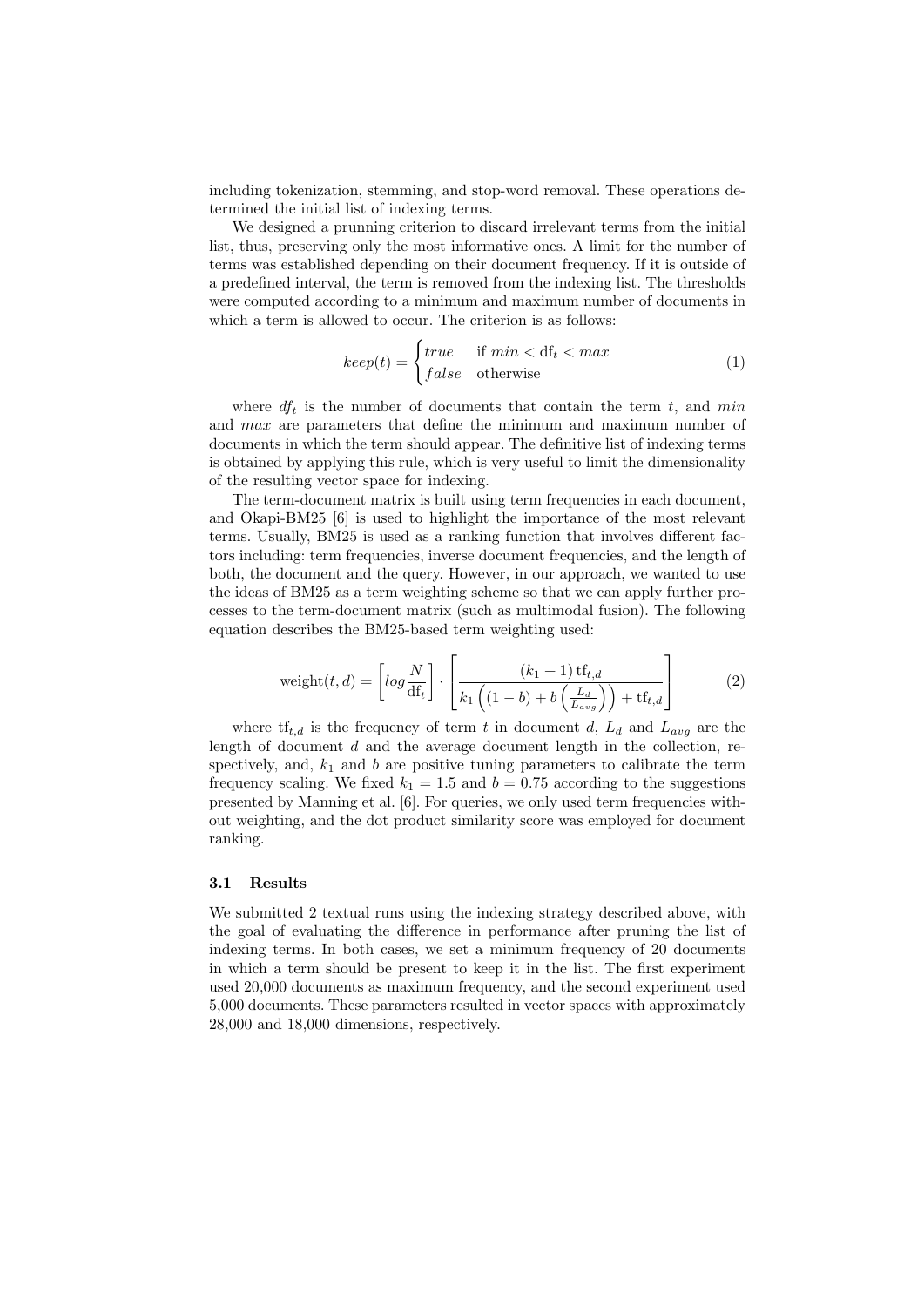Table 1. Retrieval performance of the submitted runs in the Medical Ad-hoc Image-Based Retrieval Task, using textual queries.

| Run                  | Position MAP P@10 |               |  |
|----------------------|-------------------|---------------|--|
| unal.text.bm25.20000 | $\mathbf{1}$      | 0.2182 0.3409 |  |
| unal.text.bm25.5000  | 14                | 0.2045 0.2955 |  |
| Extra $(50,000)$     | N.A.              | 0.1991 0.3318 |  |

An additional experiment was evaluated after the competition finished to assess the contribution of the pruning strategy with respect to a longer list of terms. This experiment used 50,000 documents as maximum frequency, and produced a list of 29,000 terms. Notice how the number of indexing terms is controlled by the use of these two parameters, which remove rare terms as well as too common terms. We used this property to control the dimensionality of the resulting term-document matrix for further analysis, as is described later in Section 5.

Table 1 reports performance measures for the three experiments, the two first submitted to the official pooling and a third experiment run after the challenge. These results show the impact of the pruning strategy in the precision of the retrieval task, showing how the performance decreases by keeping or removing the wrong terms. The best response was obtained by the index limited by a frequency of 20,000 documents. This result ranked first in the category of textual experiments, and is the second best performance overall in the poolings for adhoc image-based medical retrieval.

Our second submission used 18,633 indexing terms, resulting in a significant dimensionality reduction, but also an important reduction in performance. This difference dropped the MAP performance in about 6%, leaving this experiment in the position number 14. However, notice that keeping more terms than those actually needed, can hurt the general retrieval precision even more. The additional experiment shows that a slight increase in the number of terms resulted in a decrease in performance of about 9%.

# 4 Visual Indexing

Our research group is currently leading an initiative to develop a framework for large scale image analysis for academic and scientific applications. The framework, named BIGS[8], is implemented in the Java programming language and integrates a wide variety of image processing tools, including feature extraction and learning algorithms. One of the most remarkable characteristics of BIGS is that it can easily run in a distributed environment with heterogeneous computing resources, from laptop and desktop computers to high-performance servers.

Obtaining a good quality representation for image contents in large databases is a challenging task, and BIGS was used to tune up image indexes by conducting experiments on the ImageCLEFmed 2011 data set. The experiments were run on different servers scattered throughout our lab, using BIGS to process all images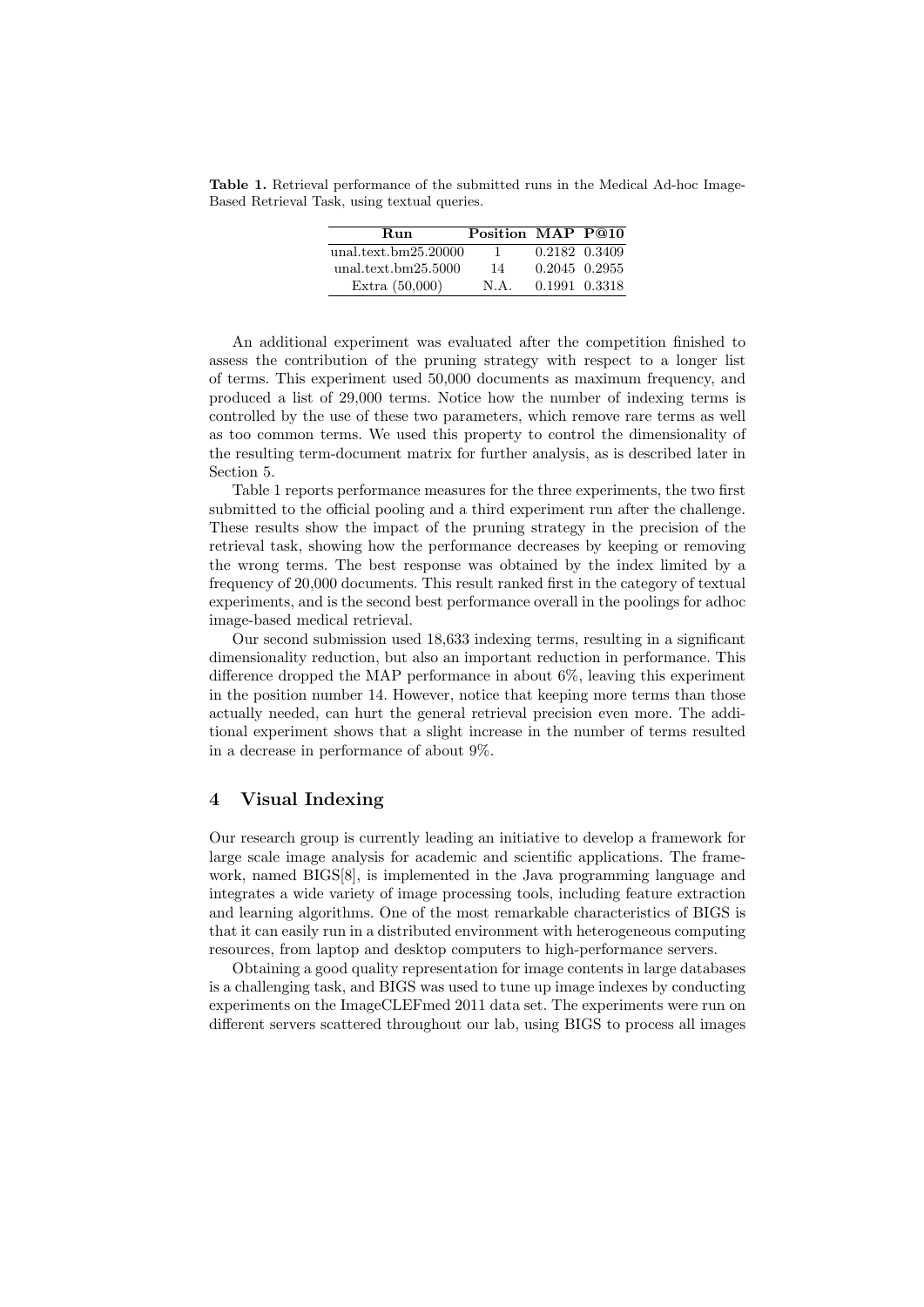stored on an HBase NoSQL database<sup>1</sup>. In spite of the large size of the image collection, having an lightweight experimental lifecycle as provided by BIGS was key to be able to gain understanding on how to better tune up image indexes.

As a result, we designed two indexes for content-based image retrieval for this year's data set, focusing on including spatial information in the representation, since it can help to better discriminate medical image arrangements. The Color and Edge Directivity Descriptor (CEDD) [3] was used as basic low-level characteristic in both indexes, since it has demonstrated good performance in image retrieval tasks, while keeping a small and compact representation.

#### 4.1 Spatial Pyramid CEDD

The CEDD descriptor is a compact representation of the image content, consisting in a histogram of 144 bins to codify information of colors and edges. The small size of this descriptor makes it an excellent choice for indexing large scale image collections. This descriptor has been previously evaluated in the context of medical image retrieval at ImageCLEF, exhibiting a competitive performance due to the variety of image modalities and visual configurations in this data set.

We extended this representation by computing the CEDD descriptor in a recursive partition of the image in quadrants, forming a pyramid of spatially organized regions [5]. We employed a configuration using the full image plus 2 pyramid levels, which results in 21 spatially distributed regions, ending up in a visual representation with 3,024 features. These descriptors were computed from high-resolution images, i.e., as they are distributed in the ImageCLEF med data set.

This descriptor was computed by the BIGS framework using 40 workers deployed in several computers at our lab. The total time required to index the full image collection of 305,000 images using this strategy was 37 minutes. Finally, the similarity between two images is calculated on this descriptor using the Tanimoto coefficient. Assuming that  $x$  and  $y$  are vector representations of the spatial pyramids for two images, this is computed as:

$$
T_D = t(x, y) = \frac{x^T y}{x^T x + y^T y - x^T y}
$$
\n
$$
\tag{3}
$$

#### 4.2 Spatial Bag-of-Features

An image index using the bag-of-features representation [4] was introduced in our experiments as well. The bag-of-features methodology is comprised of 3 main procedures: extraction of local features from images, construction of a dictionary of visual words, and the computation of the histogram for each image. Spatial layouts can be added to enhance the representation with the relative position of words in the image plane. In that sense, this representation incorporates local,

<sup>&</sup>lt;sup>1</sup> http://hbase.apache.org/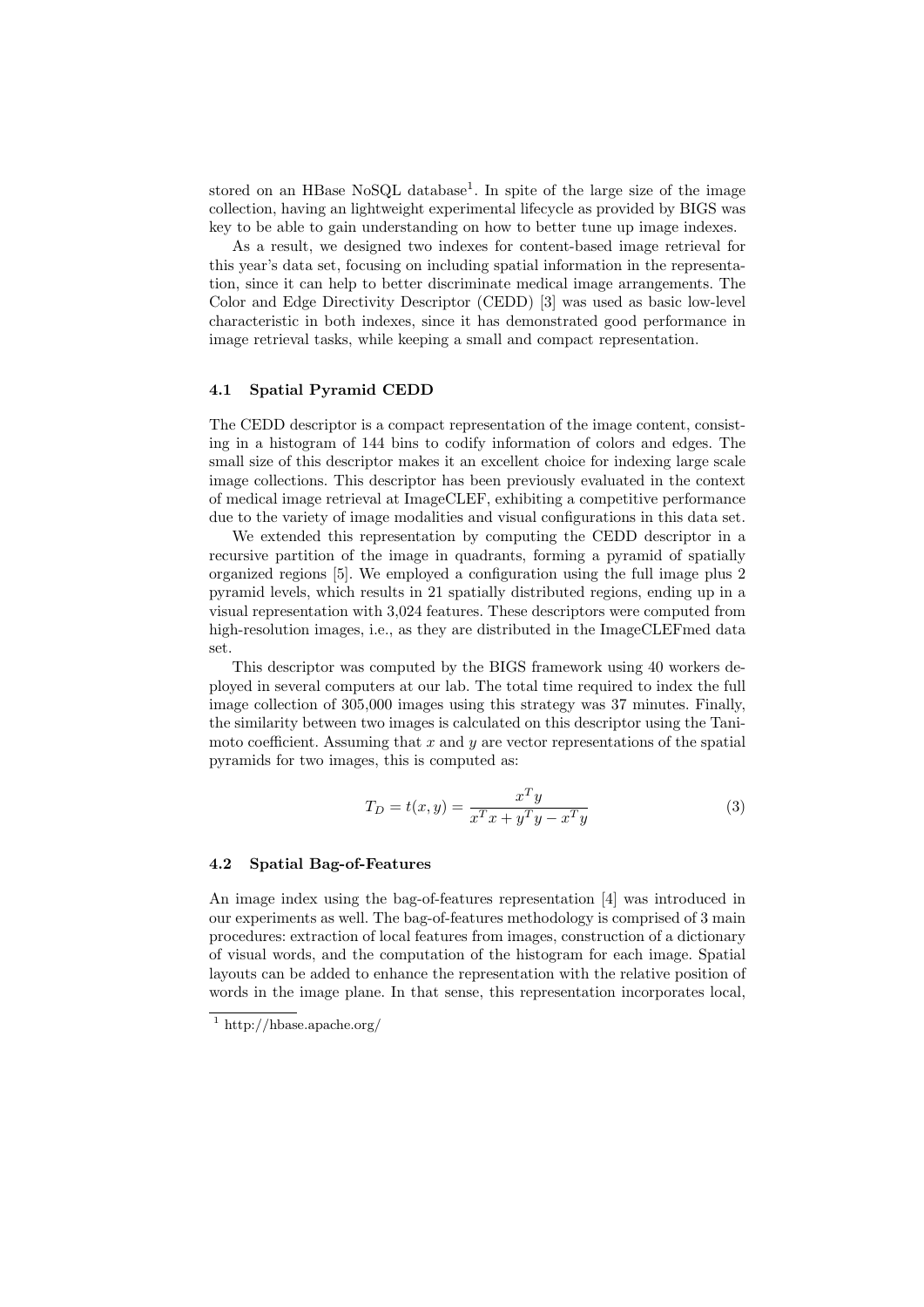low-level information of images as well as global, spatially distributed arrangements.

For local features, we extracted blocks of  $32 \times 32$  pixels on a regular grid and the CEDD descriptor is computed in these patches. The k-means algorithm is used to cluster a large sample of patches extracted from the collection, for building a dictionary of 5,000 visual terms. The histogram is constructed by counting the occurrence of dictionary words in each image. Besides the global counting of visual patterns, each image is also split in 3 horizontal, non-overlapping strips, and an additional histogram is computed there to estimate the spatial distribution of visual words. This results in four bag-of-features histograms that are bounded together in a single image descriptor with 20,000 features.

This representation was also computed using the BIGS framework with 40 workers deployed in several computers at our lab. The total time required to extract this representation for all images in the collection was 116 minutes, which is less than one hour and a half. The similarity measure computed for this representation is the histogram intersection, for two images with histograms  $x$  and  $y$ :

$$
K_{HI}(x,y) = \sum_{i=1}^{n} \min \{x_i, y_i\} \tag{4}
$$

#### 4.3 Visual Queries with Multiple Images

The topics proposed for this year's challenge included 22 different queries with multiple images, some of them with 6 or even 7 example images. Since a single ranking is required for queries with multiple image examples, a similarity integration rule was employed. The similarity score for a database image d with respect to a multi-image query  $q = \{q_1, q_2, ..., q_n\}$ , is obtained as follows:

$$
score(d, q) = \sum_{k=1}^{n} similarity(d, q_k)
$$
\n(5)

#### 4.4 Results

We submitted two runs, one using the spatial pyramid of CEDD features and another with the spatial bag-of-features. The results are reported in Table 2, and shows that the spatial pyramid obtains a significantly better performance than the bag-of-features, both in general precision (MAP) and early precision (P@10 and P@30). The difference can also be observed in the positions obtained by these experiments in the general poolings, the spatial pyramid was ranked 3rd, whereas the bag-of-features was ranked 14th.

The spatial pyramid extension for the CEDD descriptor demonstrated to be an effective representation to discriminate more relevant images in this task. In addition, computing the spatial pyramid did not result in an excessive load of both, computational effort and representation length. This representation is still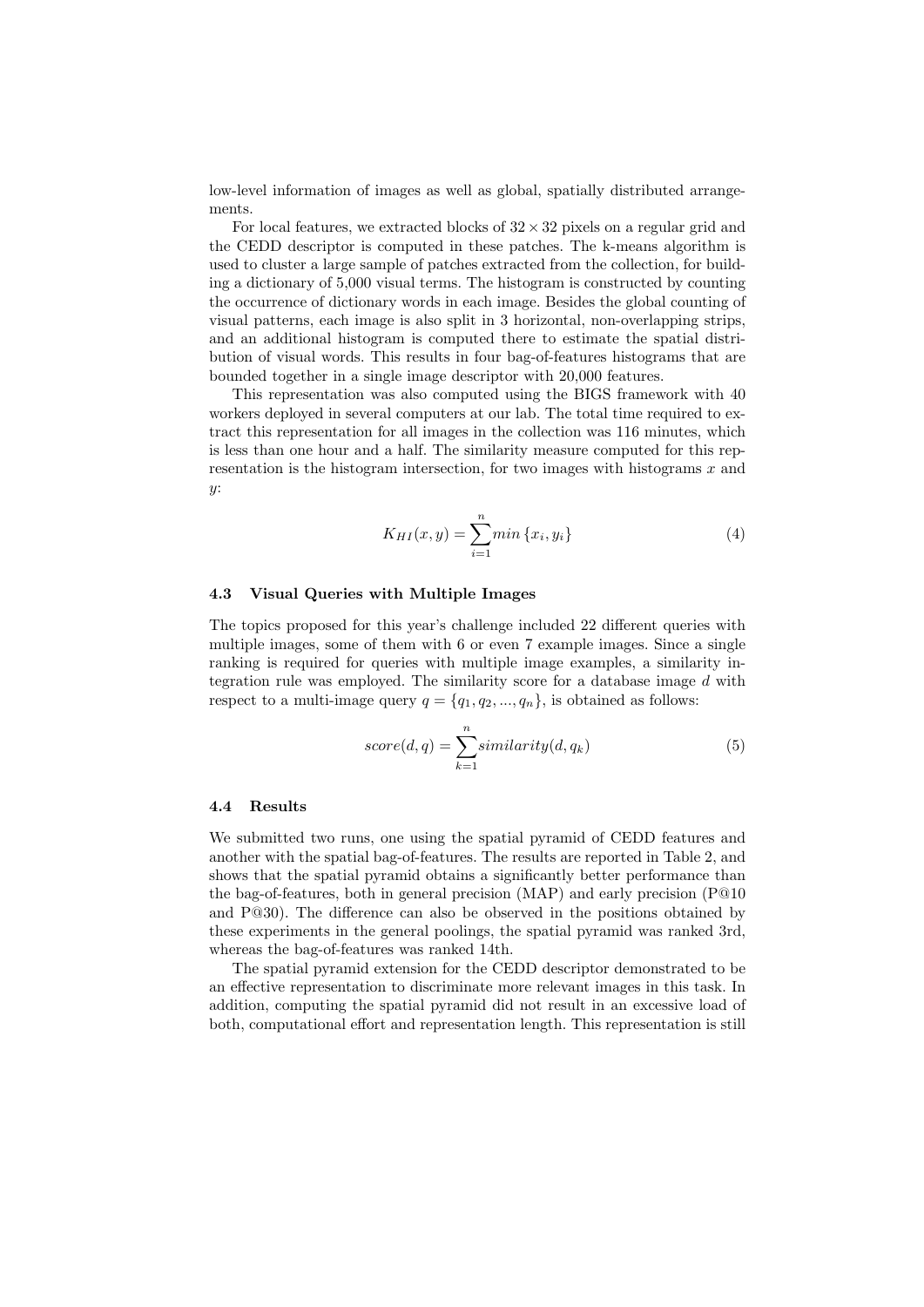very light to compute with respect to the bag-of-features and keeps a compact descriptor with about 3,000 features.

In our preliminary experiments, we observed that adding a spatial layout on the image representation improves the performance of the medical image retrieval task. The two visual representations proposed in this work include spatial information using recursive computations of the same descriptor in partitions of the image. One of the reasons the spatial pyramid CEDD presented better performance than the bag-of-features is because of the level of granularity in the recursive partition, that allows to introduce more spatial details. This can be achieved because of the short length of the original CEDD descriptor, as opposed to the large dictionary of visual features that we employed in these experiments.

Table 2. Performance measures of the submitted runs in the Medical Ad-hoc Image-Based Retrieval Task for visual queries.

| Run                                 | Position MAP P@10 P@30 |                          |  |
|-------------------------------------|------------------------|--------------------------|--|
| unal.visual.pyramidal.cedd.tanimoto |                        | $0.0073$ $0.0636$ $0.05$ |  |
| unal.visual.spatial.bof.3x1         |                        | 0.0033 0.0455 0.0364     |  |

# 5 Multimodal Indexing for Visual Queries

One of our motivations to design textual and visual indexes for medical image collections is to develop a multimodal framework to integrate both modalities in a common representation. We focus our attention to the specific case of enhancing visual search functionalities by introducing available text information into the visual index. Thus, the goal is to improve the retrieval response using multimodal information even when users search with example images only.

In this work, we employed a multimodal latent factors model proposed in [2] for learning the relationships between visual features and text terms. The method is based on a matrix factorization algorithm, that proceeds with a multimodal decomposition of the visual and text matrices on a training data set. The matrix factorization problem is defined as follows:

$$
\min_{P,Q,H} \frac{1}{2} \left( \|V - PH\|_F^2 + \|T - QH\|_F^2 + \lambda \left( \|P\|_F^2 + \|Q\|_F^2 + \|H\|_F^2 \right) \right) \tag{6}
$$

where  $V \in \mathbb{R}^{n \times \ell}$  is the matrix of n visual features for  $\ell$  training examples,  $T \in \mathbb{R}^{m \times \ell}$  is the matrix of textual information with m terms,  $P \in \mathbb{R}^{n \times r}$  is the transformation from the visual space to a multimodal space with  $r$  factors,  $Q \in \mathbb{R}^{m \times r}$  is the transformation from the textual space to the multimodal space, and  $H \in \mathbb{R}^{r \times \ell}$  is the multimodal latent representation for the training images.  $\lambda$  is a regularization parameter for this learning problem.

The solution to this problem presented in [2] is an online matrix factorization algorithm that can be scaled up to large data sets. This is specially useful for the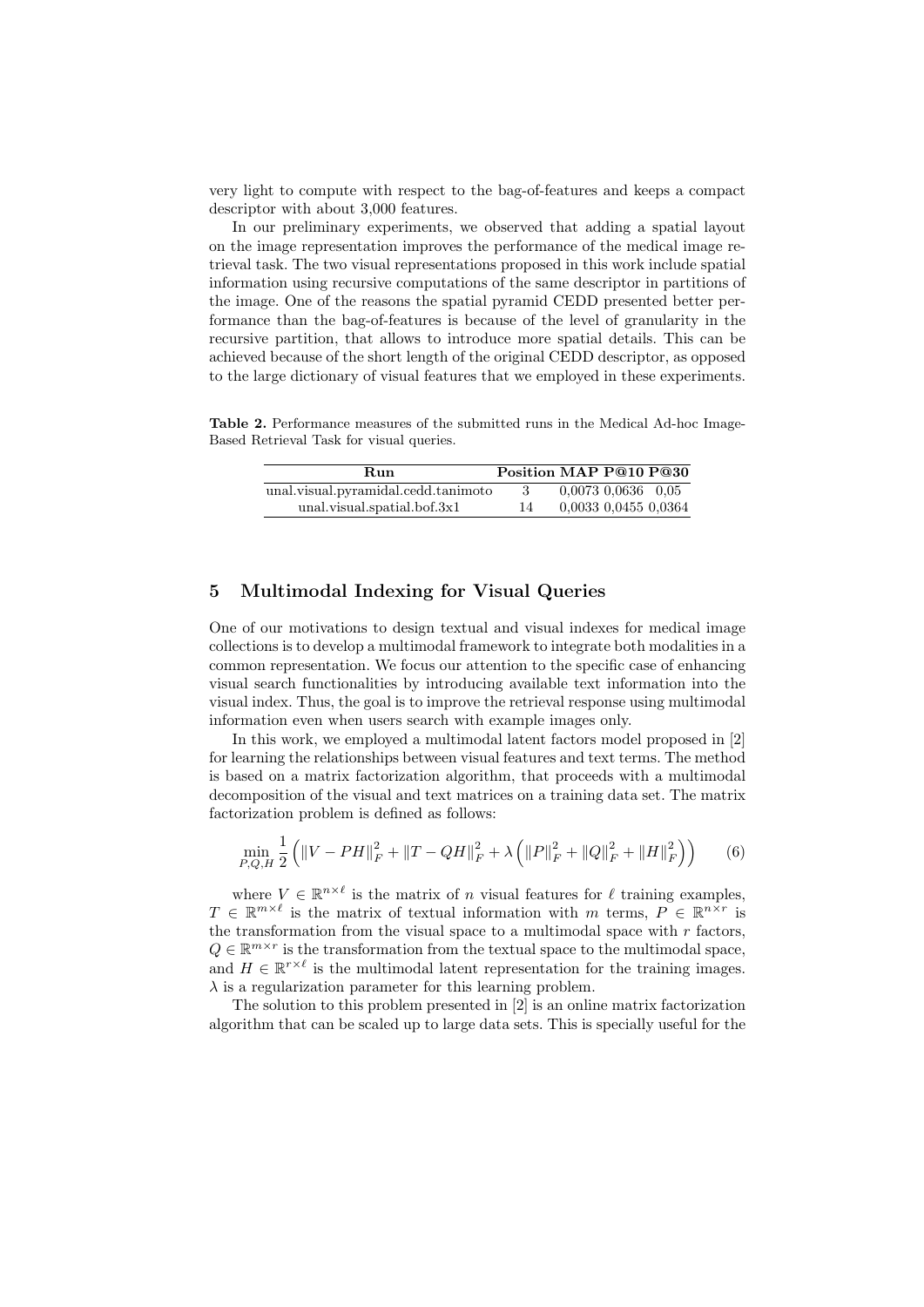ImageCLEFmed 2012 collection, which has a large number of images that can be used for learning multimodal relationships between visual and textual information. When the linear transformation functions  $P$  and  $Q$  have been learned, new images can be projected to the multimodal space using the following equation:

$$
h = \left(P^T P + \xi Q^T Q\right)^{-1} P^T v \tag{7}
$$

where  $h$  is the multimodal representation for an image with visual features v, and  $\xi$  is a regularization parameter. The purpose of using these algorithms is to obtain a multimodal latent factor representations for all images, even if they do not have available text annotations, as may be the case of the queries. Using the multimodal representation, the ranking of images is computed using the dot product similarity measure, which indicates the extent to which two images share the same latent factors.

This strategy has demonstrated to be an effective method to learn multimodal relationships from image collections with attached texts, resulting in a datadriven representation for images that incorporates both modalities. Previous studies have shown important performance gains for these approaches, since visual features are complemented by the semantics of text descriptions, providing an enhanced mechanism of representing images.

#### 5.1 Results

To construct a multimodal index for image search, we employed the matrices of text terms and visual features described in Sections 3 and 4, respectively. More specifically, we used the term-document matrix with 18,000 terms weighted with Okapi-BM25, and the visual matrix with 3,024 spatial pyramid CEDD features. One of the reasons we were interested in designing textual and visual indexes with bounded dimensionality is to reduce the computational cost of learning multimodal relationships.

The online multimodal matrix factorization (OMMF) algorithm was trained with the full collection of images in this challenge, i.e., using the 305,000 images with their corresponding text annotations. An implementation of the algorithm in the Java programming language was employed, which decomposed the matrices of 18,000 rows for text data, and 3,024 rows for visual data, with 305,000 columns in both cases, in 131 minutes in average. This algorithm has been designed to learn from as many examples as possible in a short time.

To tune up the learning algorithm and determine appropriate parameters for the factorization, experiments were conducted with the ImageCLEFmed 2011 collection. We found good parameters to solve queries in the previous year's challenge, that included 600 multimodal latent factors and other regularization parameters as needed. The criteria to select parameters for this algorithm is to observe improvements with respect to the direct visual matching, i.e., with respect to the visual indexing methods presented in Section 4, since the queries used in this experiment are also based on example images only.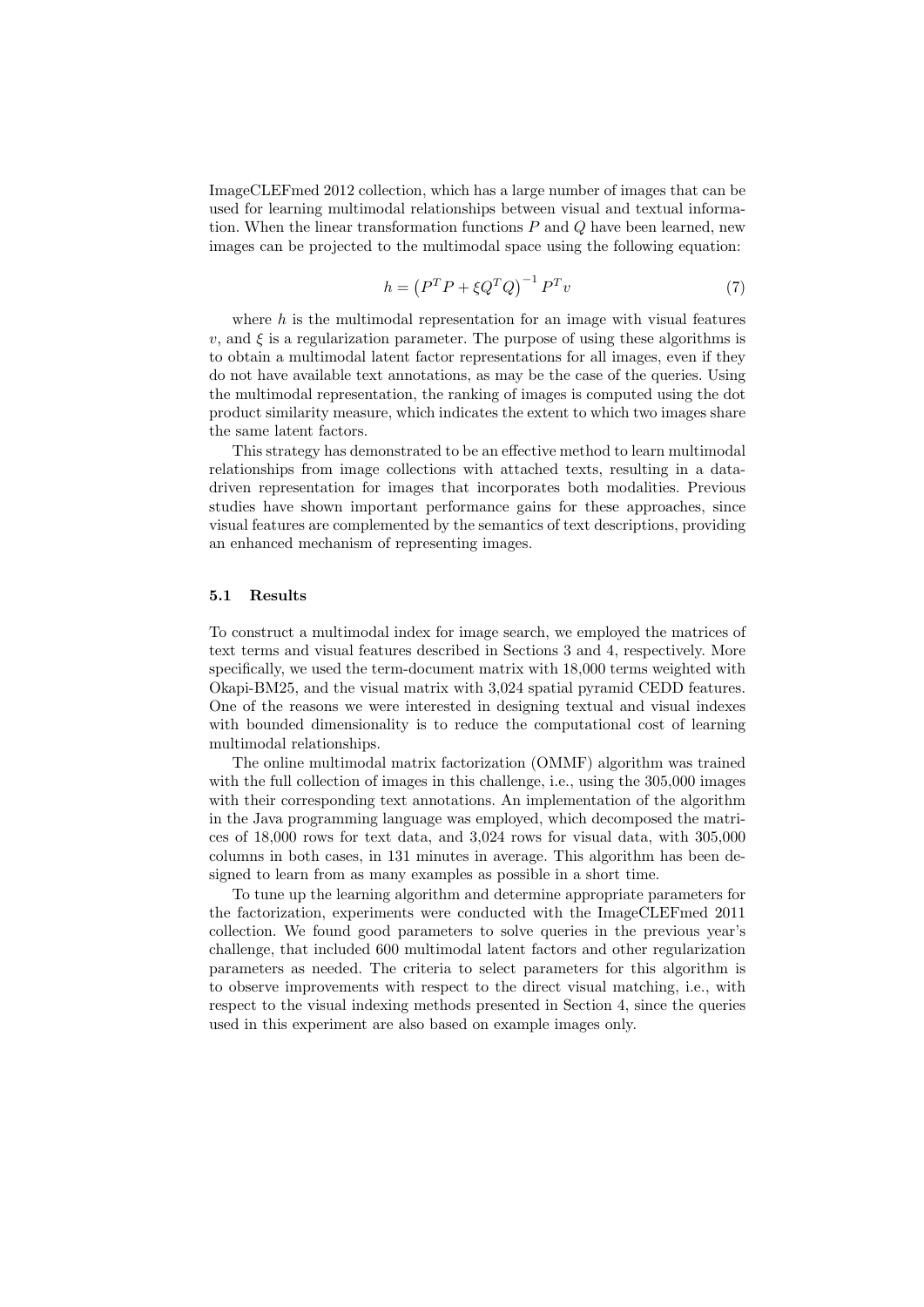Table 3. Performance results for multimodal indexing to solve visual queries. The first row reports the baseline method based on visual features only. The second row presents the results of the run submitted to the official poolings. The third row reports the result of an additional experiment run off competition.

| Run                                 |      |        | Position MAP Improvement P@10 Rel-Ret |        |     |
|-------------------------------------|------|--------|---------------------------------------|--------|-----|
| unal.visual.pyramidal.cedd.tanimoto | 3    | 0.0073 | N.A.                                  | 0.0636 | 117 |
| unal.cedd.factorization.600         | 19   | 0.0024 | $-67.1\%$                             | 0.0091 | 45  |
| Additional experiment               | N.A. | 0.0087 | $+19.2\%$                             | 0.0182 | 137 |

With the parameters that showed improvements in the 2011 collection, we prepared and submitted a run to the official poolings. Table 3 reports the results of this submission, as well as two other experiments for comparison. The first experiment in the Table is our baseline method, based on direct matching of visual features. The second result is the performance of the prepared run that has shown a decrease in performance with respect to the baseline. This loss is mainly explained by the use of parameters tuned to improve the performance in the 2011 challenge.

There are several differences between the challenge of 2011 and 2012. First, the nature of the proposed topics varied significantly, as this year's queries included more example images per topic, in average. Second, the size of the collection was increased, which resulted in bigger matrices in both dimensions. Third, this year's visual queries seem to be more difficult to answer, judging by the relative decrease in MAP observed in the results from 2011 to 2012. All these aspects may require a different configuration for the learning algorithm, in order to make it effective to retrieve more relevant results.

The results reported in the third row of Table 3 present the performance measures for an additional experiment run off competition to estimate the potential of the OMMF algorithm to improve upon the baseline. This result was obtained by tuning the algorithm parameters more appropriately for this year's task, and shows an important relative improvement.

The main goal of a multimodal algorithm in this context is to extract meaningful relationships between visual features and text terms. An additional challenge that makes the multimodal indexing strategy difficult to setup correctly, is attributed to the properties of the textual modality, which is very noisy and unstructured. Extracting semantic information useful for image analysis in this condition is still a very interesting research problem that requires further analysis.

# 6 Conclusions And Future Work

This paper presented the participation of the Bioingenium research group of Universidad Nacional de Colombia in the ad-hoc image-based medical retrieval task at ImageCLEF 2012. We submitted 5 runs: 2 textual and 3 visual, from which one was ranked first in the text modality and another was ranked third in the vi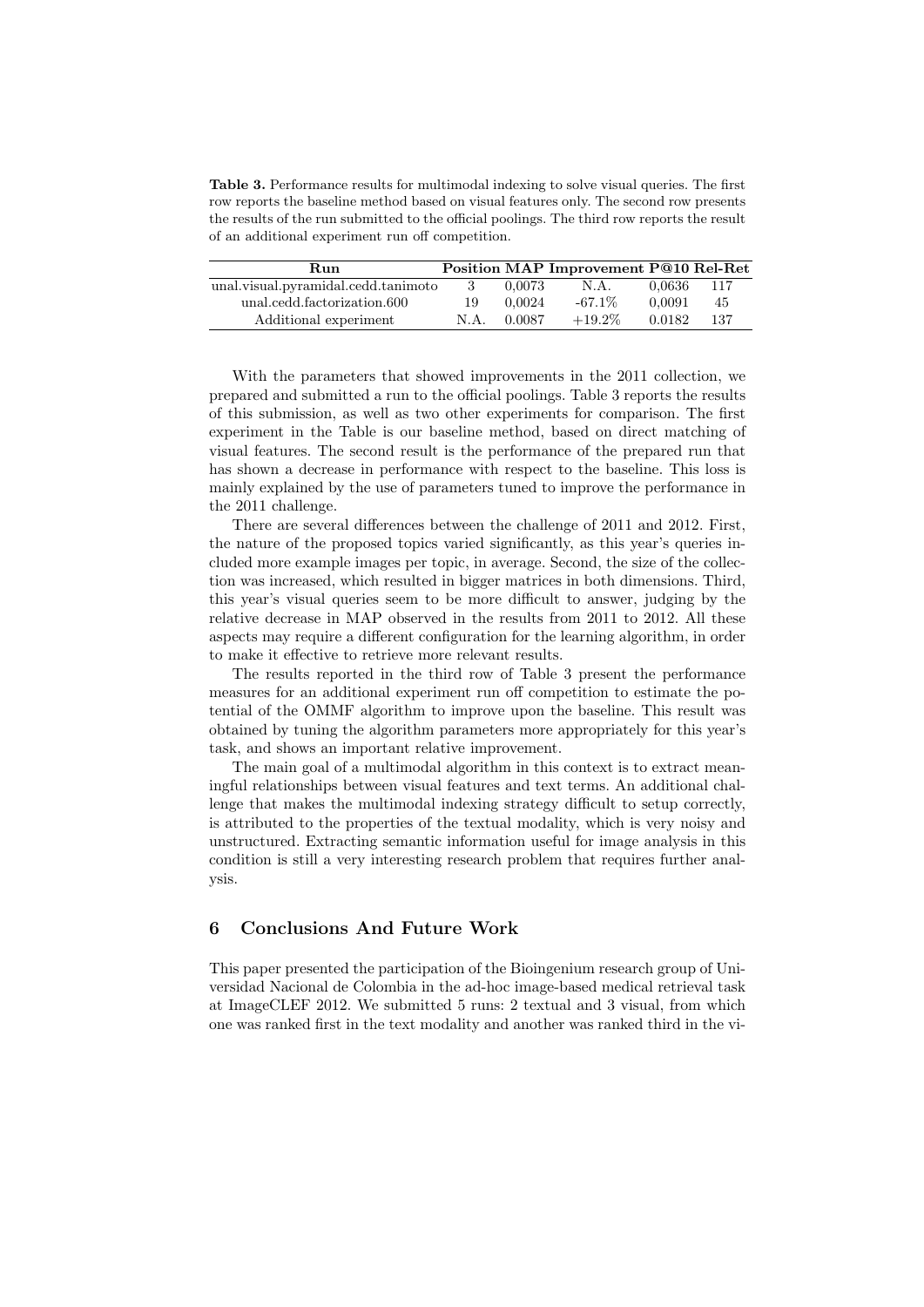sual modality. These results were obtained by incorporating simple and effective extensions to well-known strategies for this task. We also explored multimodal indexing to answer visual queries, which is a very challenging and interesting research problem, that still requires further analysis. We believe that this is a promising research direction for improving image search systems, and the study of these models are the focus of our future research.

One of the main difficulties of this year's challenge was the size of the database, which required efficient computational tools to process and index the collection. In this work, we supported all of our visual indexing experiments on a distributed computing framework for large scale image analysis, named BIGS [8]. This framework allowed us to accelerate the exploration of visual indexing strategies, and investigate new image representation designs, such as the spatial pyramid CEDD that ranked third among 36 other experiments. We also used online learning algorithms for extracting multimodal relationships efficiently by training with the full collection of medical images in short execution times.

### Acknowledgments

This work was partially funded by the project Anotación Automática y Recuperación por Contenido de Imágenes Radiológicas Usando Semántica Latente, number 110152128803 and project Sistema para la Recuperación de Imágenes Médicas Utilizando Indexación Multimodal, number 110152128767 by Convocatoria Colciencias 521 de 2010.

## References

- 1. Steven Bird. Nltk: The natural language toolkit, 2002.
- 2. Juan C. Caicedo and Fabio A. Gonzalez. Online matrix factorization for multimodal image retrieval. In 17th Iberoamerican Congress on Pattern Recognition, CIARP, 2012.
- 3. Savvas A. Chatzichristofis and Yiannis S. Boutalis. Cedd: color and edge directivity descriptor: a compact descriptor for image indexing and retrieval. In *Proceedings* of the 6th international conference on Computer vision systems, ICVS'08, pages 312–322, Berlin, Heidelberg, 2008. Springer-Verlag.
- 4. G. Csurka, C. Bray, C. Dance, and L. Fan. Visual categorization with bags of keypoints. Workshop on Statistical Learning in Computer Vision, ECCV, pages 1–22, 2004.
- 5. Svetlana Lazebnik, Cordelia Schmid, and Jean Ponce. Beyond bags of features: Spatial pyramid matching for recognizing natural scene categories. In Proceedings of the 2006 IEEE Computer Society Conference on Computer Vision and Pattern Recognition - Volume 2, CVPR '06, pages 2169–2178, Washington, DC, USA, 2006. IEEE Computer Society.
- 6. Christopher D. Manning, Prabhakar Raghavan, and Hinrich Schtze. Introduction to Information Retrieval. Cambridge University Press, New York, NY, USA, 2008.
- 7. Jayashree Kalpathy-Cramer Dina Demner Fushman Sameer Antani Ivan Eggel Müller, Alba Garcia Seco de Herrera. Overview of the imageclef 2012 medical image retrieval and classification tasks. 2012.